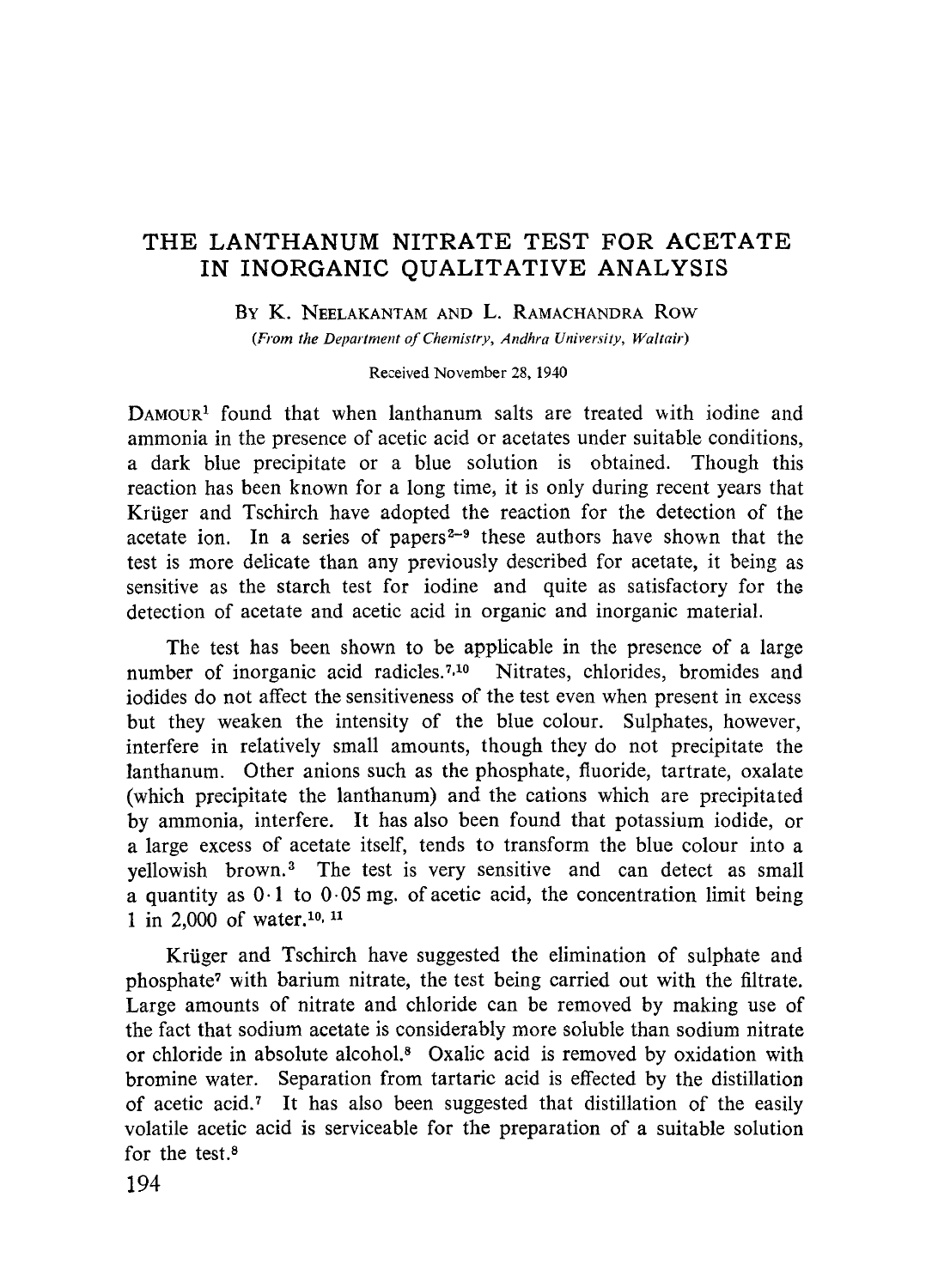In the course of the qualitative analysis of mixtures of inorganic substances including the organic radicles, acetate, oxalate and tartrate, the need for a satisfactory test for the acetate ion has been frequently felt. Several of the available tests are unsatisfactory for one reason or another. The frequently suggested test with ferric chloride is not satisfactory as pointed out by Curtman and Harris,<sup>12</sup> while the cacodyl oxide test cannot be recommended for general use on account of the extremely poisonous character of the product. Further, it is well known that success with the ethyl acetate test which is most commonly used, is largely dependant on personal factors. The difficulties of this test are also enhanced by the presence in the mixtures of acid radicles which evolve gases with dilute or concentrated sulphuric acid. The expedient of pouring the solution, after esterification with concentrated sulphuric acid, into water is not always satisfactory. The use of amyl alcohol<sup>13,14</sup> in the place of ethyl alcohol is also unsatisfactory for the same reasons. It is apparent, therefore, that a visual test would be far superior to the olefactory ones. Tests based on crystal formation with sodium uranyl formate or cholesterol are in use in micro-chemical work but they cannot be recommended for routine analysis. Colour tests based on *(a)* the reduction of acetic acid to the aldehyde with magnesium and dilute hydrochloric acid<sup>15</sup> or (b) the dry distillation of the calcium salt with calcium formate,<sup>16</sup> and the testing of the aldehyde with sodium nitroprusside, and  $(c)$  the production of acetone by the dry distillation of calcium acetate and the testing of the vapours with alkaline  $o$ -nitrophenol or  $o$ -nitrobenzaldehyde<sup>17,18</sup> are all unsuitable for mixtures of inorganic substances met with in routine analysis.

Though the lanthanum nitrate colour test has been included among tests for acetate by McAlpine and Soule<sup>19</sup> as well as by Engelder and Dunkelberger, <sup>14</sup> it appears that no attempt has so far been made to adapt this test for routine analysis of mixtures of inorganic substances including the acetate, oxalate and tartrate radicles. Lanthanum nitrate (Merck's " Pure ") is not much more expensive than silver nitrate and the authors of this paper, therefore, felt it desirable to study the application of this reaction in routine analysis.

#### *Experimental*

### *Preparation of Reagents—*

*(1) Lanthanum Nitrate Solution.-5.0 g.* of a sample of the " pure " salt supplied by the firm of Merck was dissolved in 100 ml. of water.

*(2) Iodine Solution.—Kruger* and Tschirch, <sup>2</sup>.<sup>4</sup> and Engelder and Dunkelberger *(loc. cit)* used an alcoholic solution of iodine to avoid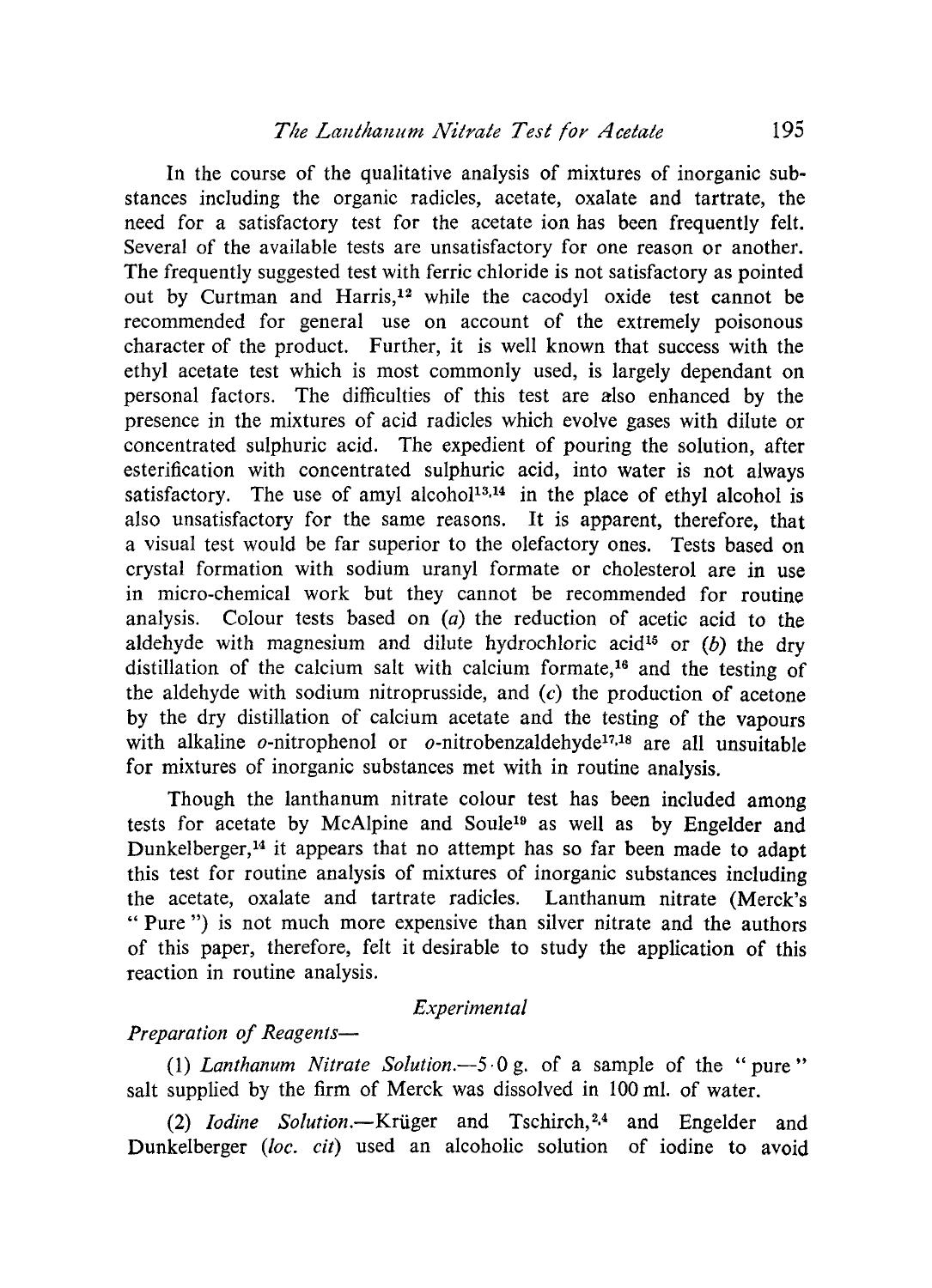possible interference from potassium iodide. On the other hand, Feigl<sup>11</sup> apparently uses an aqueous solution *containing* potassium iodide.

The iodine solution employed in the present investigation was prepared by diluting a  $0.1$  N aqueous solution of iodine containing potassium iodide, prepared for volumetric analysis, with water to yield a 0•02 N solution. There was no noticeable interference in the test from the potassium iodide.

*(3) Ammonia Solution.—The* bench dilute ammonia solution (2 N) was diluted with water to yield  $1.0 N$  solution.

# *Distillation of Acetic Acid from the Mixture—*

The procedures recommended for the elimination of the interfering radicles by previous workers are elaborate and slow. The sodium carbonate extract which is commonly used for the identification of acid radicles is not satisfactory for while it removes most of the interfering metals, it leaves the interfering acid radicles in solution. Distillation, as suggested by Krüger and Tschirch *(loc. cit.),* of the acetic acid in the mixture with dilute sulphuric acid and absorption of the vapours in water was, therefore, considered to be the most suitable method for the preparation of the solution.

Slightly different procedures, as described below, were adopted according to the presence or absence in the mixture of sulphites and thiosulphates as shown by preliminary tests. The distillation was ordinarily carried out in a test-tube provided with a cork and a delivery tube but when the volume was large or bumping anticipated, a small distilling flask provided with a suitable adapter with an elongated tip was used. In both cases the vapours were received under a small amount of water placed in a test-tube.

*(a) In the Absence of Sulphites and Thiosulphates.—The* mixture (2-3 g.) was treated with an excess of dilute sulphuric acid (4 N) and after allowing sufficient time for any effervescence present to cease, the mixture distilled for 5-10 milutes.

*(b) In the Presence of Sulphites and Thiosulphates.—The* mixture (2-3 g.) was acidified with a large excess of dilute sulphuric acid and treated gradually with an excess of a saturated solution of potassium permanganate to oxidise the sulphur dioxide. The mixture was then distilled for 5-10 minutes as before.

### *Detection of Acetate—*

The aqueous distillate was cooled and treated successively with 1 c.c. of lanthanum nitrate solution, a slight excess of the iodine solution and a few drops of dilute ammonia. If no blue colour developed within a minute,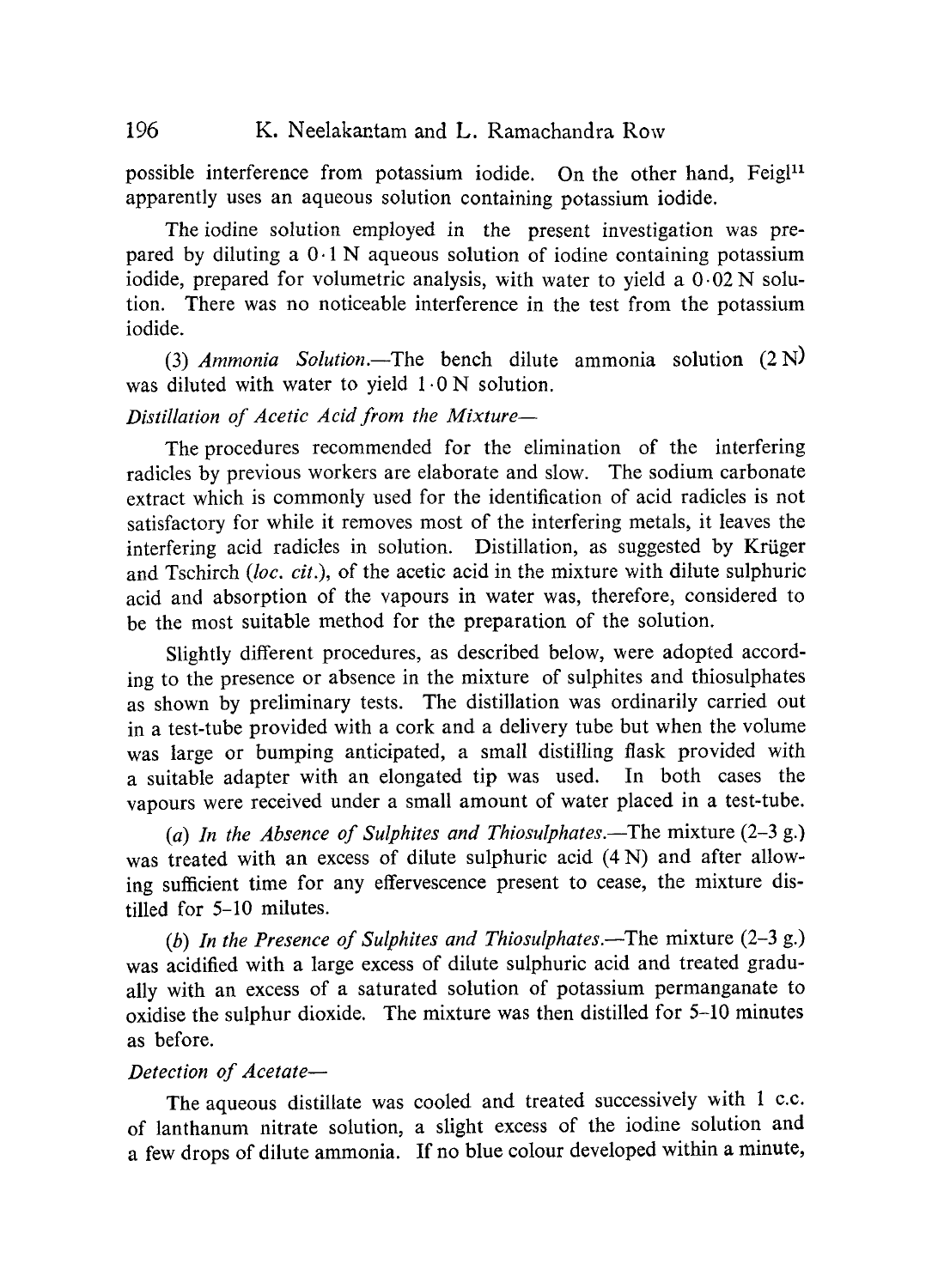the solution was gradually heated to boiling. When an acetate was present in the mixture, a dark blue colour was frequently obtained in the cold itself and without failure on gradually heating to boiling. On setting aside the boiled liquid, a deep blue gelatinous precipitate separated out in most cases when an acetate was present. If no acetate was present, only a greyish gelatinous precipitate was obtained on boiling.

## *Results*

A large number of mixtures containing several combinations, of the common acid radicles and including especially those that are likely to interfere, were examined. When no permanganate was used for the oxidation of sulphur dioxide, sulphites and thiosulphates interfered on account of the formation of the interfering sulphate ion during the test. The presence in the distillate of moderate amounts of free chlorine or bromine, oxides of nitrogen from nitrites or hydrogen sulphide from sulphides, did not interfere with the test, provided enough iodine solution was added to leave a small excess of free iodine, and was followed by sufficient dilute ammonia. In the presence of sulphites and thiosulphates in the mixture, addition of an excess of a saturated solution of potassium permanganate to the acidified mixture was found to be quite effective in preventing the liberation of sulphur dioxide. Using this modification it was found that. no interference occurred with any of the common acid radicles and the results were quite satisfactory for acetate. When mixtures which did not contain the acetate radicle were examined, uniformly negative results were obtained. It was also found during this investigation that it was advisable to prescribe distillation for 5-10 minutes in all cases since in a few cases shorter periods were found to be insufficient.

#### *Conclusion*

The lanthanum nitrate test for the acetate ion has been examined for use in the routine analysis of mixtures of inorganic substances including the acetate, oxalate and tartrate radicles. A distillation method for the preparation of the test solution and a modification of this procedure in the presence of sulphites and thiosulphates are described. The results obtained are quite satisfactory and the test is recommended for general use.

The authors wish to thank Professor T. R. Seshadri for his interest in the work.